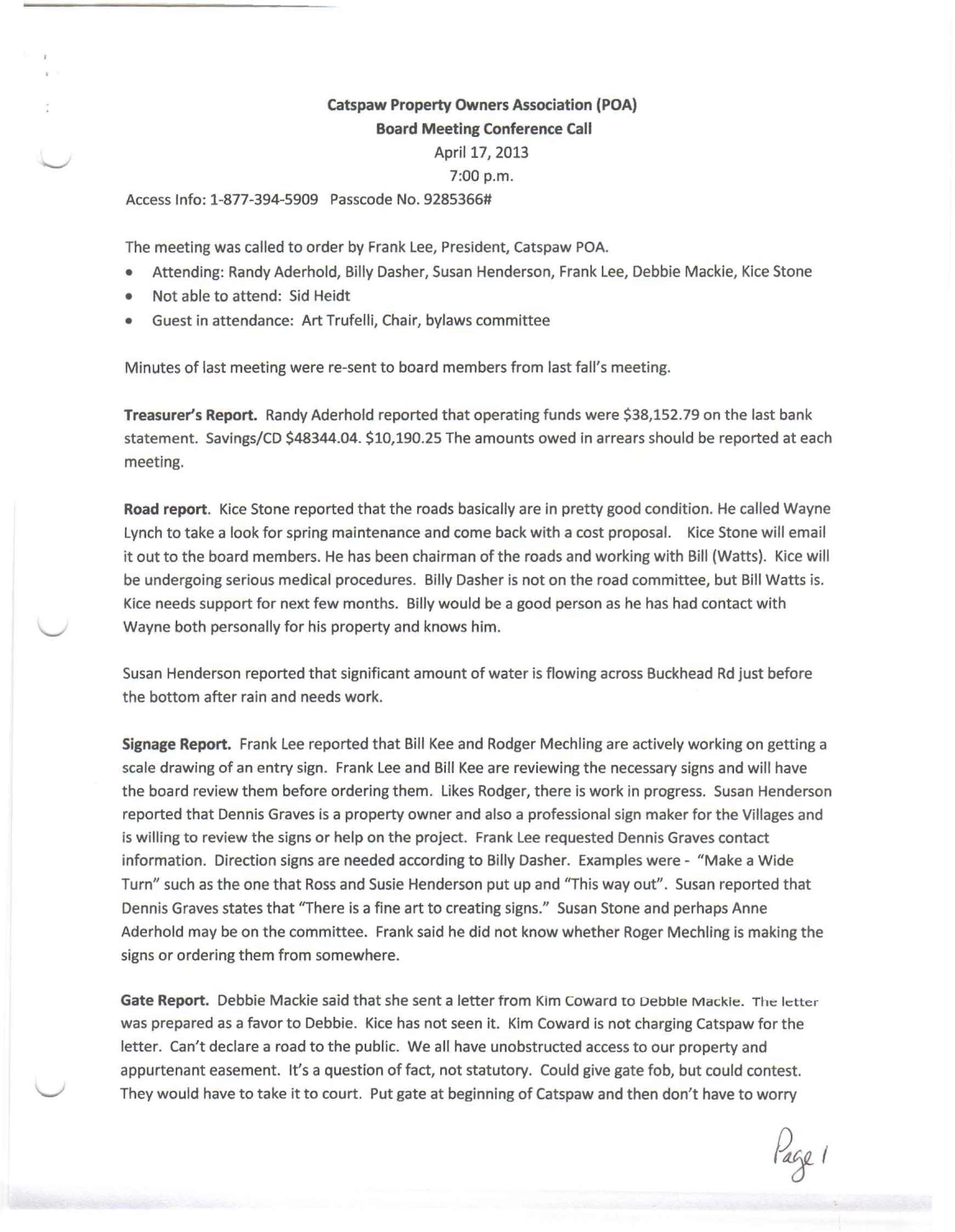about it. Have never discussed a gate at Sundance Rd. From what Kim Coward says, you must have 100% agreement among Walnut Gap or someone could bring a lawsuit against us. Frank Lee asked what is the likelihood that someone would bring a lawsuit? Debbie Mackie said that it doesn't seem likely, but you never know.

Susie Henderson said that some people have in their deeds unobstructed ingress, egress and regress.

Do we want her to do additional research?

Is a surveillance camera effective? Susie Henderson reported that a nearby community has had no breakins since they put up surveillance signs and cameras. Frank asked who monitors the video. Susie said the homeowners. Frank said what's happened at their house is more nuisance and vandalism. Randy Aderhold said the gate is to protect life and limb not property which can be replaced. He reported that they had people conducting target practice near their house.

Frank Lee said he is not sure what we should do about the gate. We have not yet designed a security system to protect us. Billy Dasher suggested asking the gate committee to consider other options than a gate. The fewer people that there are behind the gate the more it's going to cost us. There are some who are vehemently opposed to the gate in Walnut Gap. I don't see the opposition going away. Frank Lee said that perhaps we should just look at putting a gate on our own property. We don't have the option of putting a gate at the bottom of Walnut Gap Road. Martha Paradeis and the Moors have all said that we should agree on the gate before giving us any property rights. We all have a lot of investment up here and he wants to stop all vehicular traffic. That's the issue. Frank said that he bought his property without a gate and didn't have a problem with not having a gate until we started having problems. Billy Dasher said that any malfunction of the gate is only going to keep upsetting people about the gate. Frank said he doesn't care where we put the gate. Billy said that if 49% of the homeowners are opposed to a gate there will still be headaches. A majority of the property owners association have already said yes. Frank Lee requested some guidance. Digger has done a commendable job and will have to make him get everyone on board with the gate. If we were hell bent, we could ...go for a gate, but might get sued. Billy Dasher said to throw it back with Debbie and the gate committee to come up with any reasonable options. What we are doing is not going to work. Sadly, a lot of time has been spent with not much result.

Susie Henderson asked if we were going to advise the gate committee to consider video cameras. Frank Lee said that they can do anything they want to. Billy Dasher said that he was supportive of video surveillance. Susie Henderson suggested that we put up a temporary "Private Road" sign at the entrance to Catspaw as Walnut Gap reports that it is a deterrent. Billy Dasher said that game cameras cost less than \$100. Frank Lee said that we should look at game cameras as we are all interested in security.

**By-Laws review and discussion.** Frank Lee opened the floor for discussion needed to word the bylaws. Frank Lee invited Randy Aderhold to comment on the bylaws

1. **Elect officers by name and office**

Page 2